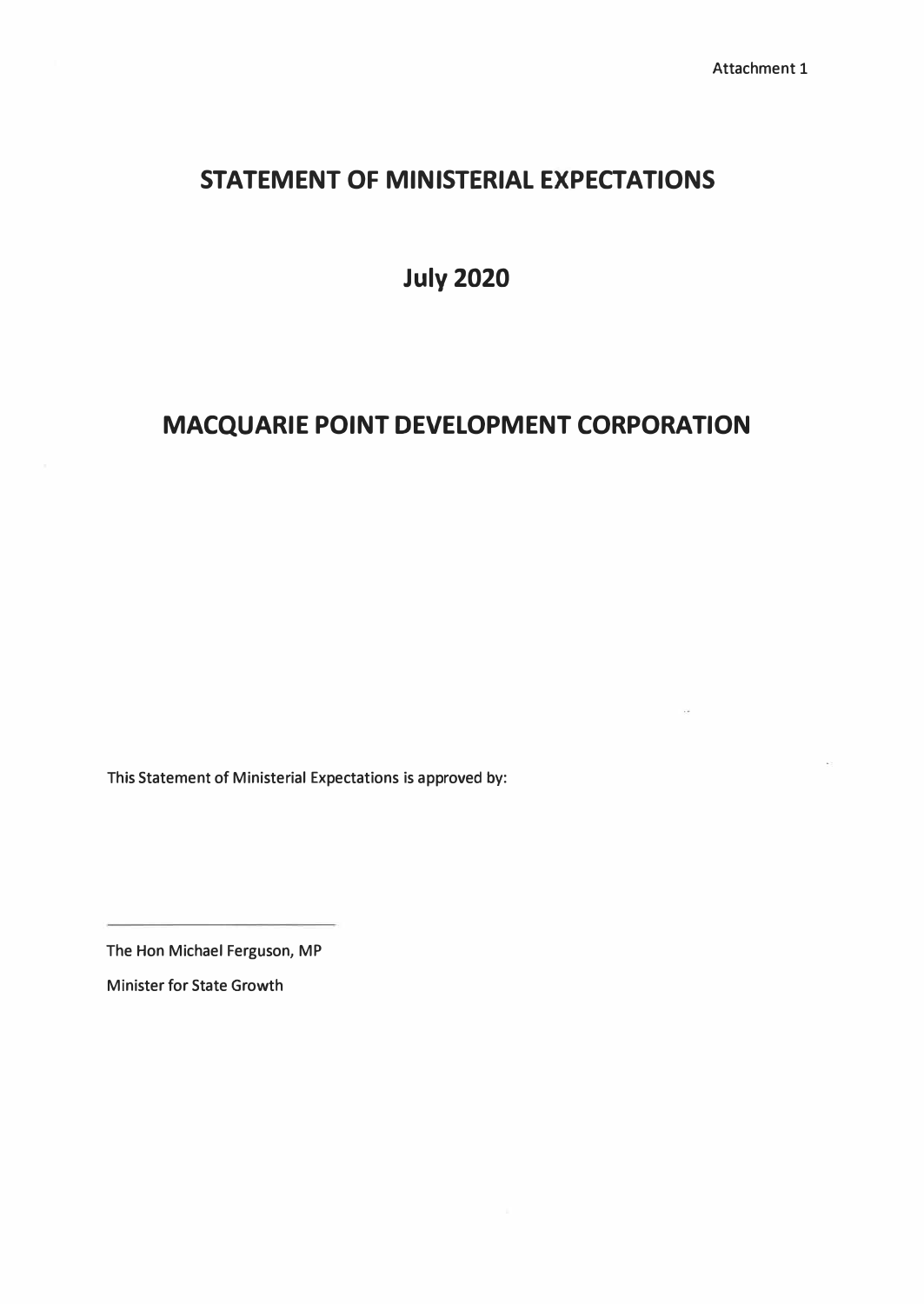# Contents

| 1.   |  |
|------|--|
| 2.   |  |
| 3.   |  |
| 4.   |  |
| 4.1. |  |
| 4.2. |  |
| 4.3. |  |
| 4.4. |  |
| 4.5. |  |
| 4.6. |  |
| 4.7. |  |
| 4.8. |  |
| 4.9. |  |
|      |  |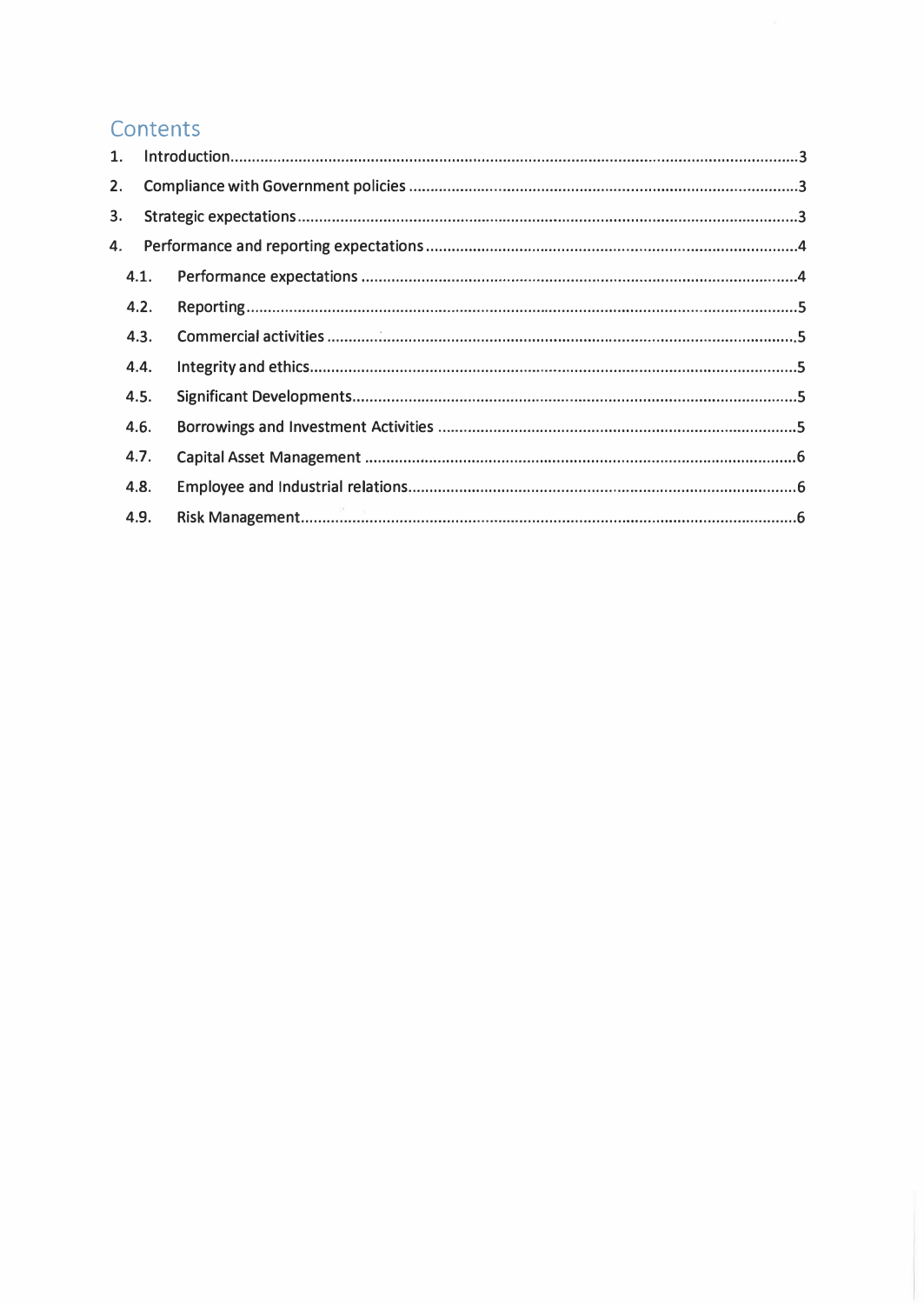## 1. Introduction

This Statement of Expectations (Statement) has been prepared by the Minister for State Growth (the Minister) for the Macquarie Point Development Corporation Board (the Board).

This Statement sets out the Tasmanian Government's broad policy expectations and requirements of the Board, as provided for in the *Macquarie Point Development Corporation Act 2012* (the Principal Act).

This Statement should be read in conjunction with:

- i. the Principal Act, which governs the operations of the Macquarie Point Development Corporation (the Corporation)
- ii. Intergovernmental Agreement (IGA) Schedule L, Macquarie Point Railyards Precinct Remediation Project (National Partnership agreement on Specific Projects) signed in 2012 between the Tasmanian and Australian Governments
- **iii.** Hobart City Deal, signed 24 February 2019

In addition to requirements set out in the Principal Act, the Board is to also comply with all other applicable legislative, policy and/or other requirements, including but not limited to work health and safety, environmental and industrial relations obligations.

This Statement takes effect from the date signed until 30 June 2021.

This Statement is to be published on the Corporation's website.

## 2. Compliance with Government policies

In pursuing the strategic expectations stated in section 3, the Corporation shall act in accordance with:

- i. Treasurer's Instructions and guidelines that are applicable to the Corporation;
- ii. any Government policies specifically applying to the Corporation as advised by the Minister; and
- iii. direction/s given by the Minister in accordance with section 36 of the Principal Act.

## 3. Strategic expectations

The principal objectives and functions of the Corporation are prescribed in sections 6 and 7 of the Principal Act. In undertaking its principal objectives and functions, the Minister expects the Corporation to:

- i. pursue the compliant, timely, safe, cost effective and fit for purpose remediation of the majority of the Macquarie Point site over the next 12 months, to support a staged approach to permanent development;
- ii. deliver the key elements, including supporting infrastructure, to implement the revised Macquarie Point Masterplan 2017-2030, which provides for a vibrant and active area, with a mix of uses that connects with and complements adjacent areas within Hobart;
- iii. increase the accessibility and use of Macquarie Point through site activation, ensuring it does not inhibit the longer term and permanent development of the site;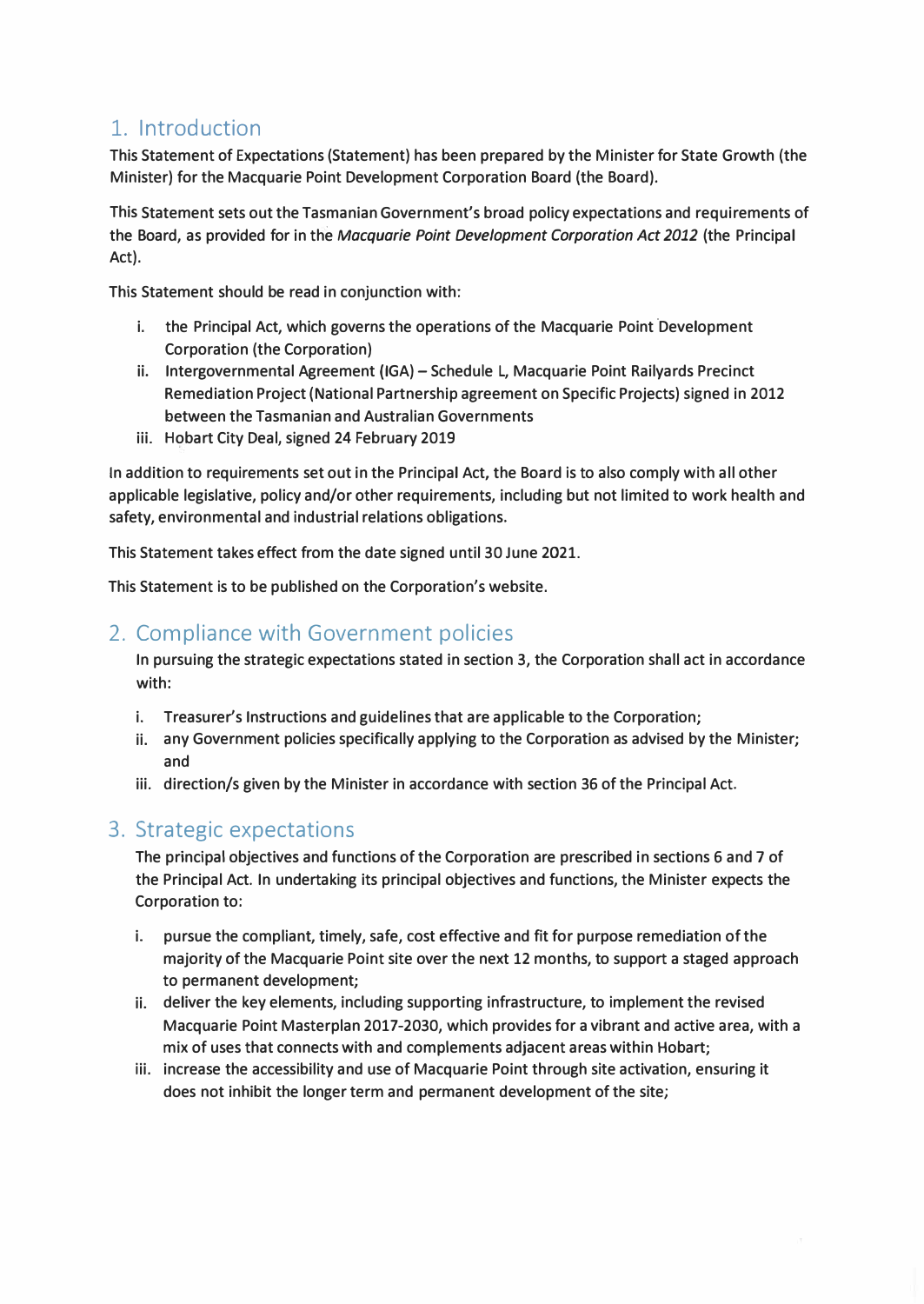- **iv. support the implementation of the Hobart City Deal, through:**
	- **(a) engagement with the Department of State Growth and representation through intergovernmental governance structures to plan and prepare for the establishment of an Antarctic and Science Precinct; and**
	- **(b) engagement with the Department of State Growth and key stakeholders to plan and prepare for the transformation of Macquarie Point into a cultural, tourism and arts hub, to complement the existing network of facilities in keeping with, and as part of, the Tasmanian Government's Cultural Facilities Development Vision;**
- **v. ensure site activation and permanent development of Macquarie Point is not undertaken in isolation and is informed by the land use of adjoining areas and make sure:**
	- **(a) development occurs in accordance with the** *Sullivans Cove Planning Scheme 1997*
	- **(b) development complements, and does not impede, the working Port of Hobart;**
	- **(c) development is supported by onsite transport and infrastructure provisions including, but not limited to:**
		- **i. public transport infrastructure;**
		- **ii. parking of cars, bicycles, and provision for other passenger transport; and**
		- **iii. key pedestrian link ways.**
	- **(d) transport and traffic impact assessments are undertaken in consultation with the Department of State Growth and other relevant stakeholders, to facilitate access to, through and from the Macquarie Point Site, including progressing northern access to the site and neighbouring port.**
- **vi. provide advice on, and progress necessary planning and other activities to implement, the Corporation's principal objectives and functions and the expectations identified in this Statement;**
- **vii. ensure opportunities are provided for open and targeted engagement with regard to the activation and development of the Macquarie Point site;**
- **viii. ensure development opportunities, including staged land release strategies, and land leasing and sales are informed by a suitable and competitive process and approvals in accordance with the Principal Act; and**
- **ix. operate in accordance with sound commercial practice and ensure ongoing financial sustainability.**

## 4. Performance and reporting expectations

#### 4.1. Performance expectations

**The Minister expects the Corporation to:**

- **i. prepare and implement the strategies identified in its Corporation Plan, in accordance with section 38 of the Principal Act;**
- **ii. have strategies in place to complete the remediation of the site supported by a detailed plan for the allocation and use of the remaining funds provided through the IGA for that purpose in a reasonable timeframe;**
- **iii. ensure public funding is used efficiently, effectively and is appropriately reported;**
- **iv. progress activities in keeping with the Corporation's principal objectives and functions that support revenue raising to fund the full cost of the Corporation's administration costs;**
- **v. have a system to monitor and report on the range of individual, and frequency of engagement with, stakeholders;**
- **vi. have strategies in place to provide for the staged release and development of the site; and**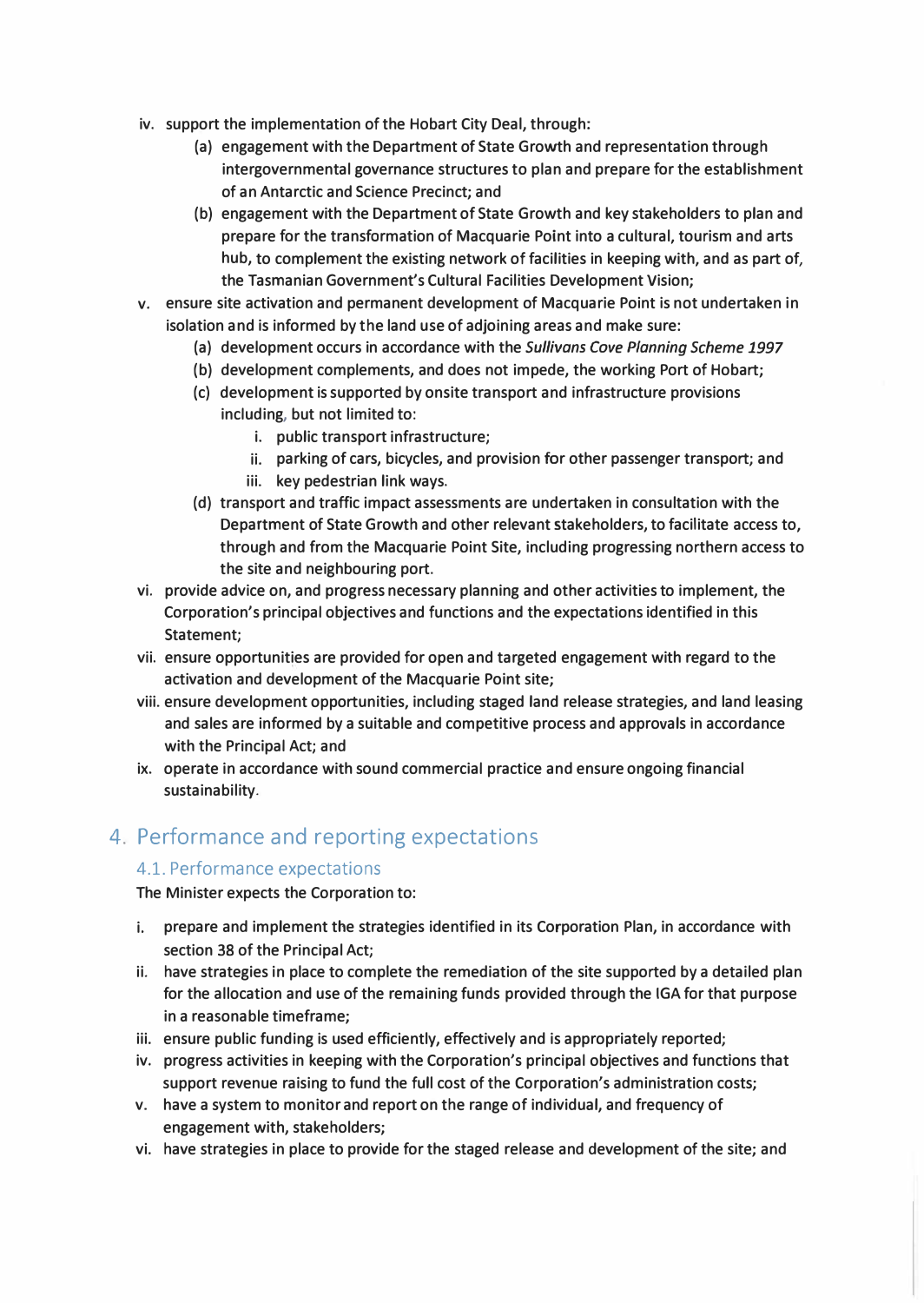vii. comply with any reasonable requests for information from the Minister or other Government agencies.

#### 4.2. Reporting

The Minister expects the Corporation to comply with any relevant reporting requirements specified in any guidelines issued by the Government and the requirements of the Principal Act.

This includes the development of:

- i. a Corporation Plan consistent with the requirements identified in section 38 of the Principal Act; and
- ii. an Annual report consistent with the requirements identified in section SO of the Principal Act.
- iii. Consistent with section 4.1 performance expectations, provide quarterly updates to the Minister on work and activity undertaken to activate and develop the site.

#### 4.3. Commercial activities

The Minster expects the Corporation to only carry out commercial activities that are:

- consistent with the Corporation's principal objectives and functions;
- ii. appropriately costed and managed with the objective that they yield a net financial return; and
- iii. comply with the competitive neutrality principles.

#### 4.4. Integrity and ethics

The Minister expects the Board, management and employees of the Corporation to exhibit integrity and professionalism in undertaking their duties and to comply with and uphold the State Service Principles.

#### 4.5. Significant Developments

The Minister is to be kept informed of any matters of significance. Specifically, the Minister expects to be notified of any adverse developments which may, or have the potential to significantly:

- i. impact on or impede the Corporation's capacity to deliver on its principal objectives and functions or expectations contained in this Statement;
- ii. impact on the Corporation's capacity to meet its financial or other commitments or obligations;
- iii. affect outcomes to the community;
- iv. affect the financial viability or operating ability of the Corporation; and
- v. impact on Government policy, stakeholder relations or environmental issues or that have a wider public interest.

#### 4.6. Borrowings and Investment Activities

The financial affairs of the Corporation are prescribed in the Principal Act.

Capital structure and debt levels should be maintained at a level that is consistent with the overall strategic portfolio objectives of the Government as advised by the Minister from time to time.